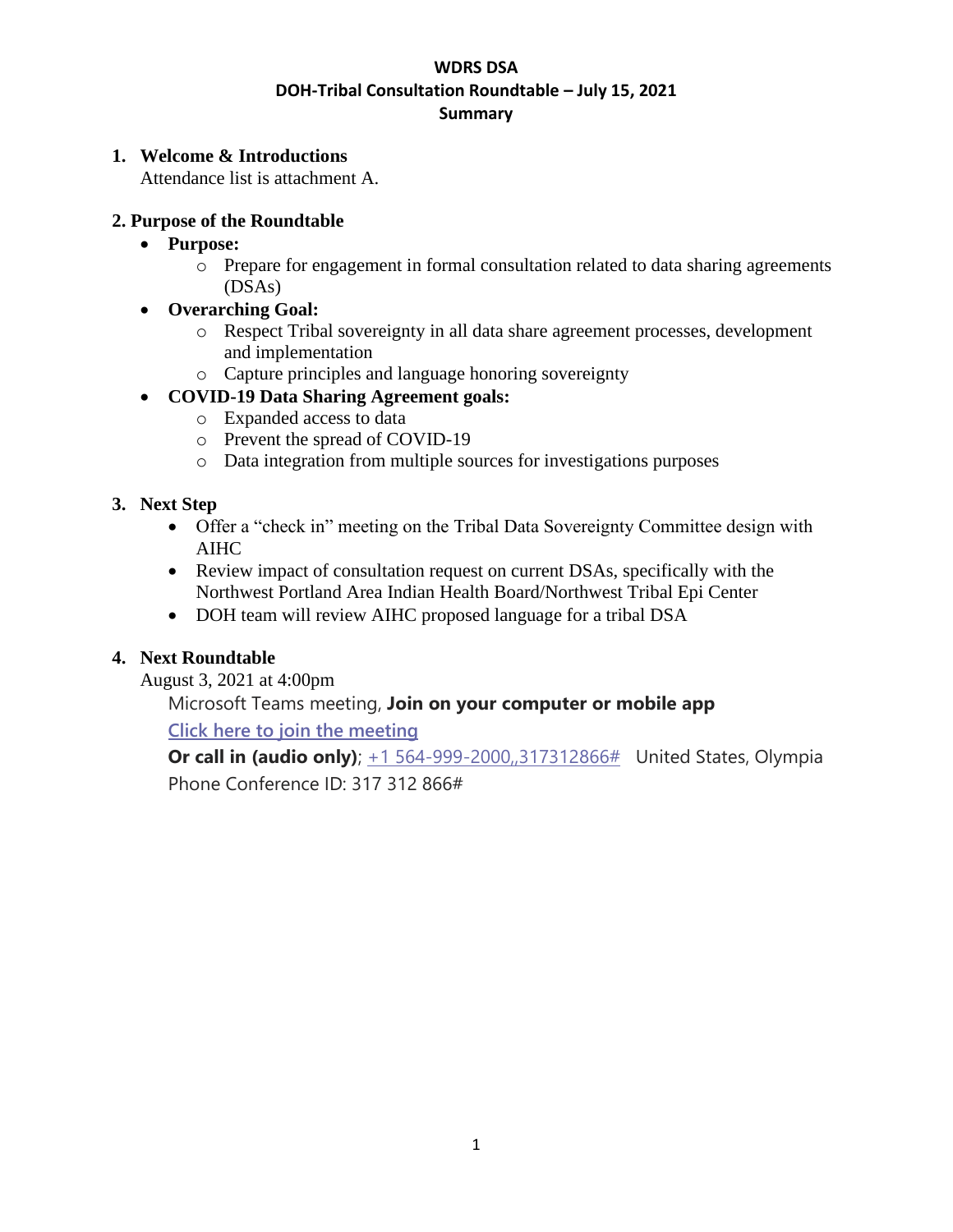# **WDRS DSA DOH-Tribal Consultation Roundtable – July 15, 2021 Summary**

# **Attachment A**

| <b>Tribe</b>                               | <b>Representatives Present</b> |
|--------------------------------------------|--------------------------------|
| <b>Confederated Tribes of the Chehalis</b> |                                |
| <b>Reservation</b>                         | <b>Christina Rolfe</b>         |
| <b>Confederated Tribes of the Colville</b> |                                |
| <b>Reservation</b>                         |                                |
| <b>Cowlitz Indian Tribe</b>                | <b>Steve Kutz</b>              |
| <b>Hoh Indian Tribe</b>                    |                                |
| <b>Jamestown S'Klallam Tribe</b>           |                                |
| <b>Kalispel Tribe of Indians</b>           |                                |
| <b>Lower Elwha Klallam Tribe</b>           |                                |
|                                            | <b>Rachel Hayney</b>           |
| <b>Lummi Nation</b>                        | <b>Derrick Harter</b>          |
| <b>Makah Tribe</b>                         |                                |
| <b>Muckleshoot Indian Tribe</b>            |                                |
| <b>Nisqually Indian Tribe</b>              | <b>Mary Sfranski</b>           |
| <b>Nooksack Indian Tribe</b>               |                                |
| <b>Port Gamble S'Klallam Tribe</b>         |                                |
| <b>Puyallup Tribe</b>                      |                                |
| <b>Quileute Tribe</b>                      |                                |
| <b>Quinault Indian Nation</b>              |                                |
| <b>Samish Indian Nation</b>                |                                |
| <b>Sauk-Suiattle Indian Tribe</b>          |                                |
| <b>Shoalwater Bay Indian Tribe</b>         |                                |
| <b>Skokomish Indian Tribe</b>              |                                |
| <b>Snoqualmie Indian Tribe</b>             |                                |
| <b>Spokane Tribe of Indians</b>            |                                |
| <b>Squaxin Island Tribe</b>                |                                |
| <b>Stillaguamish Tribe of Indians</b>      | <b>Rene Windler</b>            |
| <b>Suquamish Tribe</b>                     | <b>Cherrie May</b>             |
| Swinomish Indian Tribal                    |                                |
| <b>Community</b>                           | <b>Cheryl Rasar</b>            |
| <b>Tulalip Tribes</b>                      |                                |
| <b>Upper Skagit Indian Tribe</b>           |                                |
| <b>Confederated Tribes and Bands of</b>    |                                |
| the Yakama Nation                          | Dr Jacqueline Bae              |
|                                            |                                |
| <b>TRIBAL ORGANIZATION</b>                 |                                |
|                                            | <b>Laura Platero</b>           |
|                                            | <b>Nancy Bennett</b>           |
|                                            | <b>Victoria Warren-Mears</b>   |
| <b>Northwest Portland Area Indian</b>      | Sujata Joshi                   |
| <b>Health Board/NWTEC</b>                  | <b>Liz Coronado</b>            |